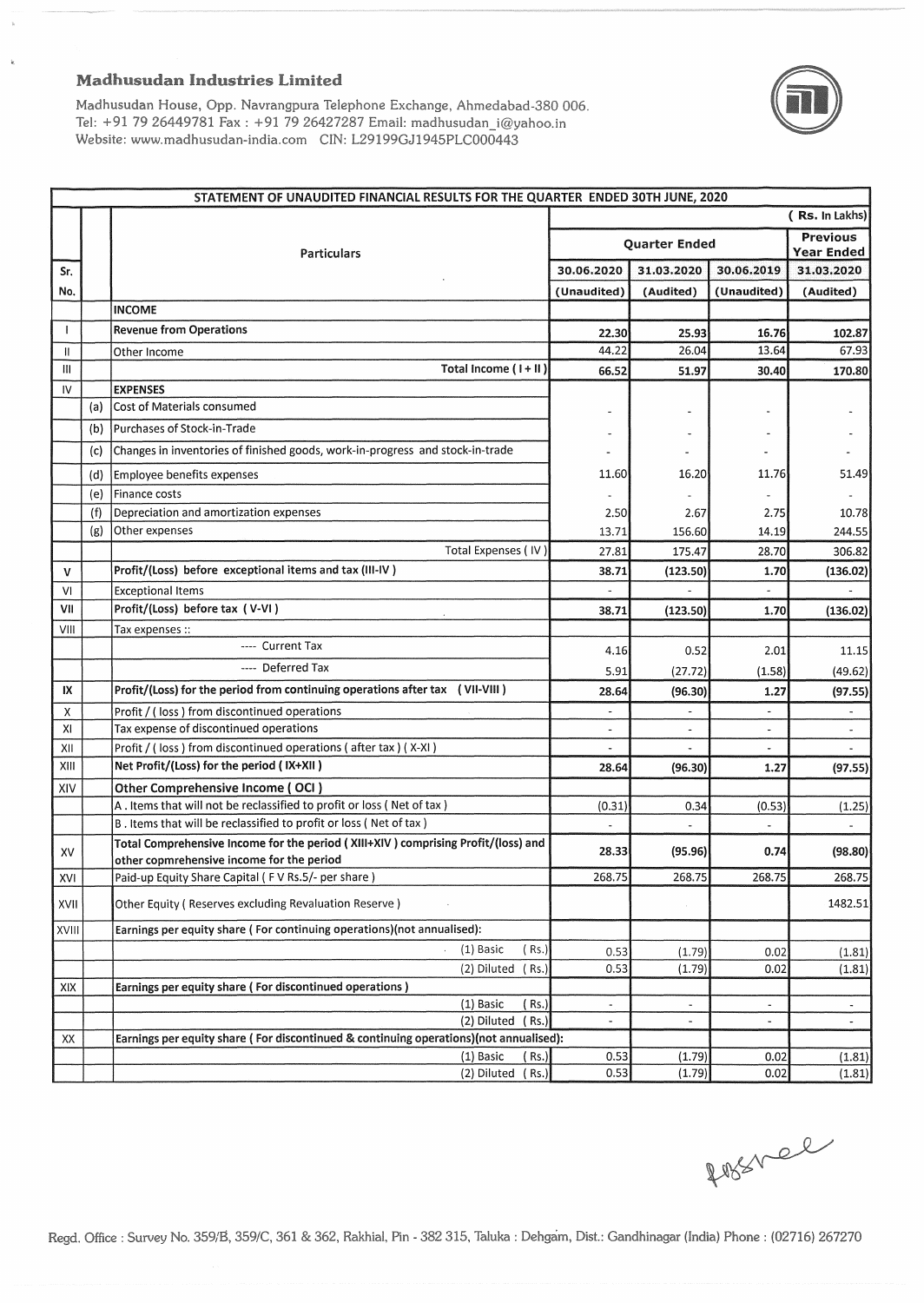## MADHUSUDAN INDUSTRIES LIMITED

#### Notes:

- 1. The above unaudited financial results for the quarter ended  $30<sup>th</sup>$  June, 2020 have been reviewed by the Audit Committee and then approved by the Board of Directors at their respective meetings held on  $11<sup>th</sup>$ August, 2020.
- 2. The above unaudited financial results have been prepared in accordance with the recognition and measurement principles of the Companies Indian Accounting Standards (Ind AS) as prescribed under Section 133 of the Companies Act, 2013 read with the Companies (Indian Accounting Standards) Rules, 2015 as amended and other recognised accounting practices and policies to the extent applicable.
- 3. The Statutory Auditors of the Company have carried out a "Limited Review" of the unaudited financial results for the Quarter ended 30<sup>th</sup> June, 2020 and have expressed an unqualified review report on these financial results.
- 4. The Management has evaluated the possible effects that may result from the pendemic relating to COVID-19 in the preparation of these financial results including the recoverability of carrying amounts of financial and non financial assets and based on its review and current indicators of future economic conditions, there is no significant impact on its financial results. In developing the assumptions relating to the possible future uncertainties in the global economic conditions because of  $COVID - 19$ , the Company has, at the date of approval of these financial results, used internal and external sources of information on the future performance of the Company. The impact of COVID -19 on the Company's financial results may differ from that estimated as at the date of approval of these financial results.
- 5. The figures for the quarter ended 31.03.2020 are the balancing figure between Audited Figures in respect of full financial year and the unaudited published year to date figures up to the third quarter of the Financial year ended 31.03.2020.
- 6. The Company's operation comprises predominantly of business segment-Income From Lease of Property.
- 7. Figures of the previous periods have been regrouped/ reclassified / restated wherever consider necessary.

By Order of the Board of Directors For, Madhusudan Industries limited

₽ D ∜ঠ∽

Rajesh B. Shah Director (DIN:00607602)

Date: 11<sup>th</sup> August, 2020 Place: Ahmedabad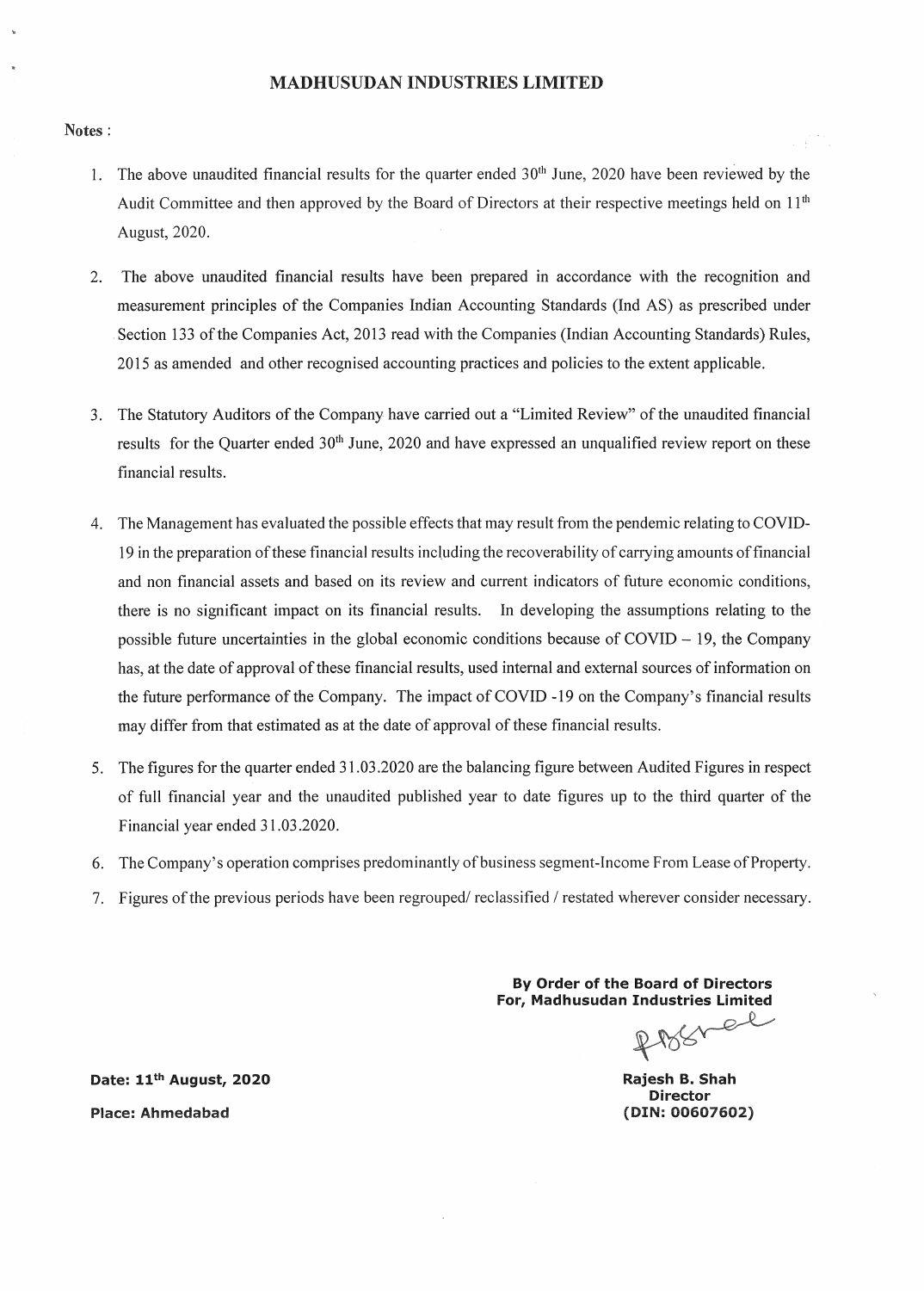Chartered Accountants

SHAILESH A. SHAH F.C.A., DISA (ICAI)

2, Nilima Park, Next to Rasranjan, Near Vijay Cross Road. University Road Ahmedabad 380 009, Gujarat, India. Phone: 079-27912567 (O) 27912566 (R) / (O) e-mail : shaileshashah@gmail.com

Independent Auditor's Review Report on the Quarter *v* Unaudited Financial Results of the Company Pursuant to the Regulation 33 of the SEBI (Listing Obligations and Disclosure Requirements) Regulations, 2015, as amended

Review Report to The Board of Directors Madhusudan Industries Limited

- 1. We have reviewed the accompanying Statement of Unaudited Financial Results of Madhusudan Industries Limited ("the Company"), for the quarter ended 30<sup>th</sup> June, 2020 ("the Statement") attached herewith, being submitted by the Con pany pursuant to the requirement of Regulation 33 of the SEBI (Listing Obligations and Disclosure Requirements) Regulations, 2015, as amended. (the "Listing Regulations").
- 2. This Statement, which is the responsibility of ti e Company's Management and approved by the Company's Board of Directors, has been prepared in accordance with the recognition and measurement principles laid down in the Inclan Accounting Standard 34 "Interim Financial Reporting" ("Ind AS 34"), prescribed under Section 133 of the Companies Act, 2013, read with relevant rules issued thereunder and other accounting principles generally accepted in India. Our responsibility is to express a conclusion on the Statement based on our review.
- 3. We conducted our review of the Statement in accordance with the Standard on Review Engagements (SRE) 2410 'Review of Interim Fim ncial Information Performed by the Independent Auditor of the Entity', issued by the Institute of Chartered Accountants of India. This standard requires that we plan and perform the review to obtain moderate assurance as to whether the Statement is free of material misstatement. A review is limited primarily to inquiries of company personnel and analytical procedures 3pplied to financial data and thus provides less assurance than an audit. We have not perfon ed an audit and accordingly, we do not express an audit opinion.
- 4. Based on our review conducted as stated in paragraph 3 above, nothing has come to our attention that causes us to believe that the ac ompanying Statement, prepared in accordance with the recognition and measurement principles laid down in the applicable Indian Accounting Standards ('Ind AS') specified under Section 133 of the Companies Act, 2013, read with relevant rules issued thereunder and other accounting principles generally accepted in India, has not disclosed the information required to be disclosed in terms of the Listing Regulation, including the manner in which it is to be disclosed, or tha it contains any material misstatement.

a

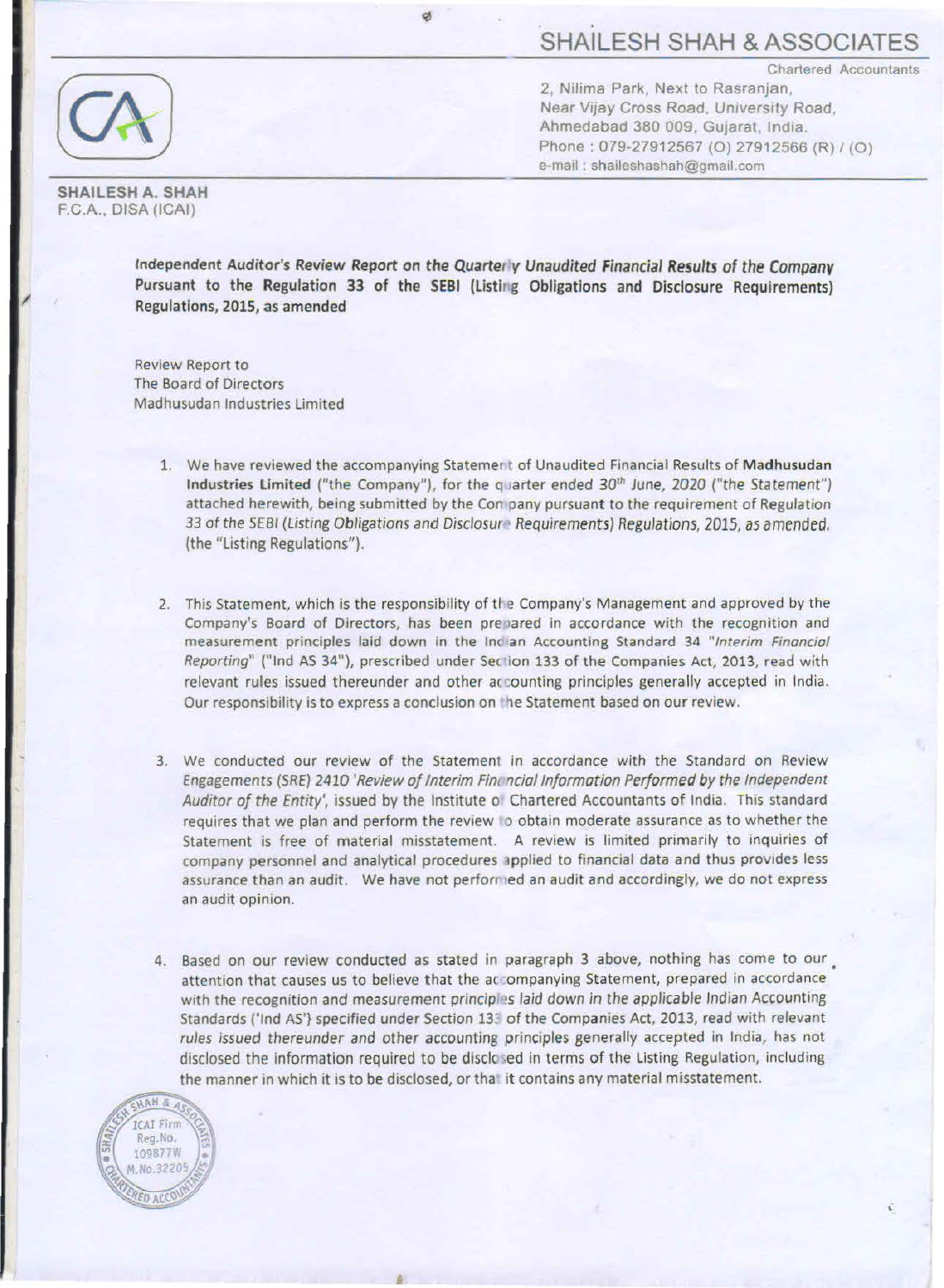Chartered Accountants

# Other Matters

5. Attention is drawn to the fact that the figures for the three months ended 31<sup>st</sup> March, 2020 as reported in these unaudited financial results are the balancing figures between audited figures in respect of the full previous financial year and the published year to date figures up to the third quarter of the previous financial year. The figures up to the end of the third Quarter of previous financial year had only been reviewed and not subjected to audit.

For Shailesh Shah & Associates Chartered Accountants ICAI Firm Reg. No. 109877W

~ A. Shah

CA. Shailesh A. Shah Proprietor Membership No.: 32205  $UDIN: 20032205 ARRARAL2978.$ 



ø

•

Place: Ahmedabad Date: 11<sup>th</sup> August 2020